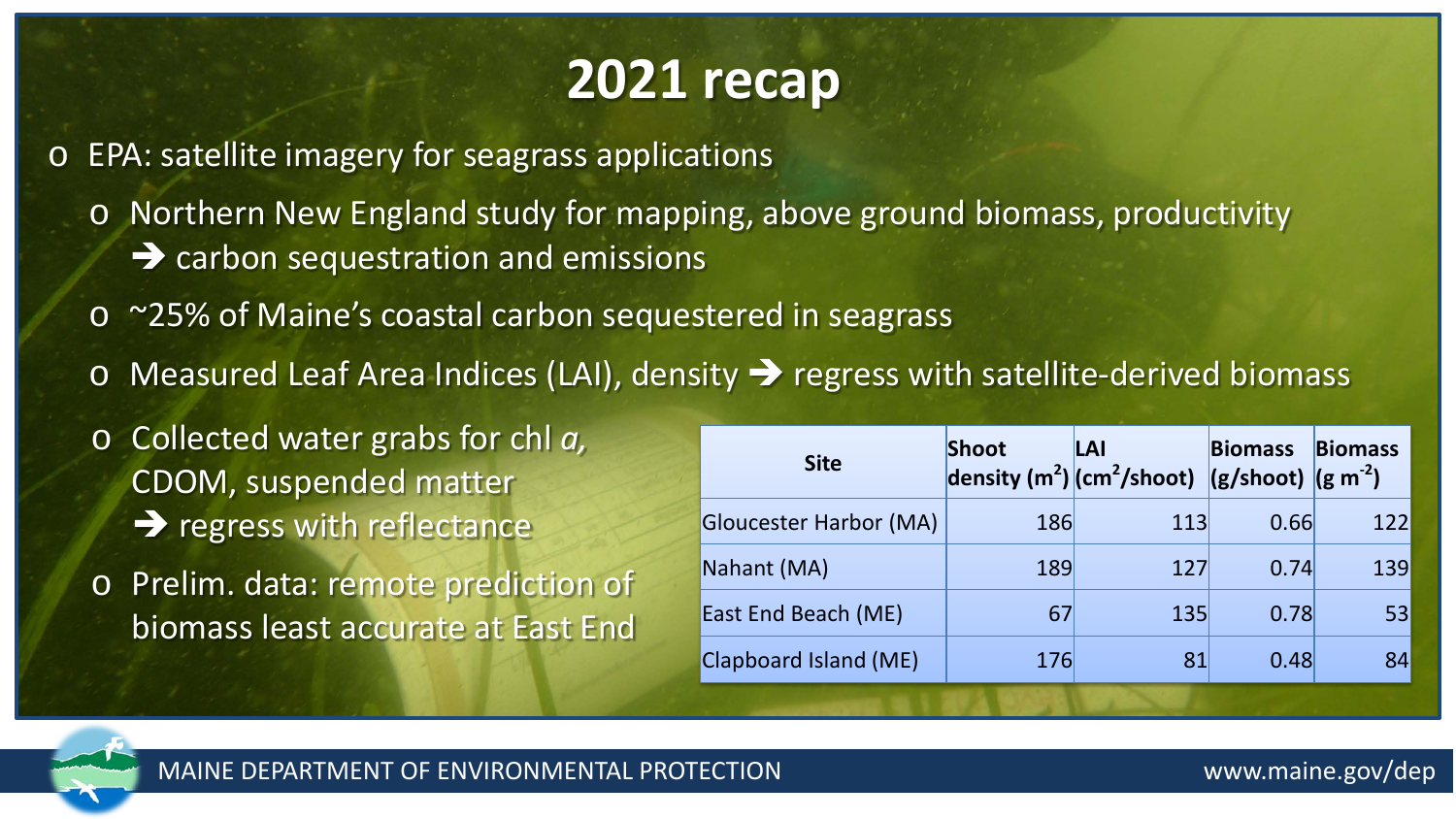## Bates: stable isotopic enrichment (~repeat study)

- o Portland area sites and tidal tribs (Capisic Brook, Presumpscot and Royal Rivers)
- $\overline{O}$  eelgrass tissue, water, sediment (δ<sup>13</sup>C, δ<sup>15</sup>N, nitrate+nitrite, ammonium, chlorophyll *a*)
- $\circ$  Suggestion of decreased δ<sup>15</sup>N enrichment at East End relative to adjacent Mackworth Island (2009)



Team Zostera: volunteer eelgrass monitoring in Portland area

- o site and methods orientation, new reference site reconnaissance
- o data collection planned for 2022
- o documentary filming?

Photo credits: Alexander Lewis & Kaitlyn Schwalje